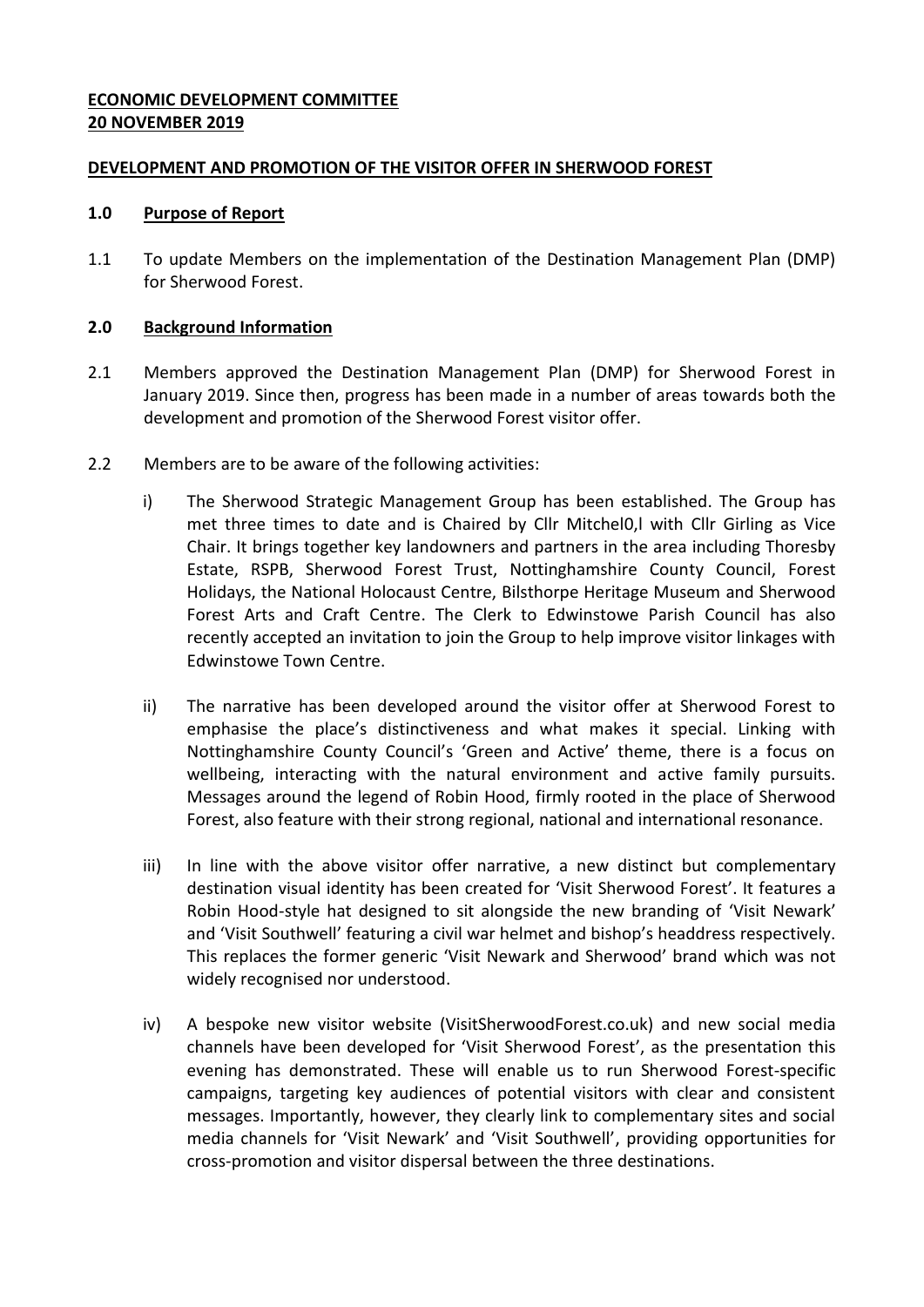- v) Events and activities in Sherwood Forest formed an important part of this year's promotion of tourism campaigns including 'Easter at Sherwood' and 'Festivals 2019'. The two videos that comprised the cornerstone of the 'Easter at Sherwood' campaign had a combined viewing figure of 17,854. Of the 20 events featured in 'Festivals 2019', the 616 Music Festival (at Wellow) and the Robin Hood Festival were the two most popular festival webpage views after Newark Book Festival. The range of events and activities on offer across different attractions in the area also provides a regular source of content for engaging social media posts and blogs.
- vi) One of the first actions of the Sherwood Strategic Management Group was to commission the Sherwood Forest Trust to undertake a stakeholder analysis research project. This included face-to-face interviews and questionnaire responses from a wide range of tourism partners, attractions and businesses across the area. The findings of this analysis were recently presented to the Group and a number of key areas identified for development and promotion of the visitor offer. Strategic recommendations from this have helped to inform the scope of a sub-regional masterplanning project (please see below). Also, some of the tactical recommendations, for example potential promotional opportunities with Stagecoach, are already being explored by members of the Group.
- vii) Gateway Lodge, the first part of the planned refurbishment works at the Sherwood Forest Arts and Craft Centre and additional buildings, is very close to completion and we are now inviting expressions of interest. Whilst there is an income commitment from a previous ED Committee, preference will be given to prospective tenants who can demonstrate plans to complement or enhance the existing visitor experience at Sherwood Forest and consequently increase visitor numbers and dispersal, for example local providence food and drink, experiential activities, or as a gateway/orientation point. There is an expectation that the unit(s) will be open seven days per week all year round with appropriate exceptions.
- viii) We are soon to lead co-ordination of a masterplanning project at Forest Corner that will aim to identify way in which the visitor experience can be enhanced by liaison with the key landowners. The masterplan will look at physical movement and wayfinding for vistors, in addition to identifying possible areas for long-term development of the wider Robin Hood and Sherwood Forest Offer (whilst also being cognisant of the ecology and landscape-scale interventions and aspirations). The Masterplan is likely to be produced by NSDC, albeit other landwoners will want to develop their own plans and aspirations, to feed into any strategic development via the Council's leadership.

### **3.0 Equalities Implications**

3.1 All promotional activities followed the Council's guidelines for accessible communications. The Gateway Lodge at Sherwood Corner is fully DDA compliant.

# **4.0 Financial Implications**

4.1 At its meeting on 26 September 2019, Policy and Finance Committee approved a wider review of resources. The masterplanning works at Forest Corner formed part of this resource. There are no other financial implications not already addressed.